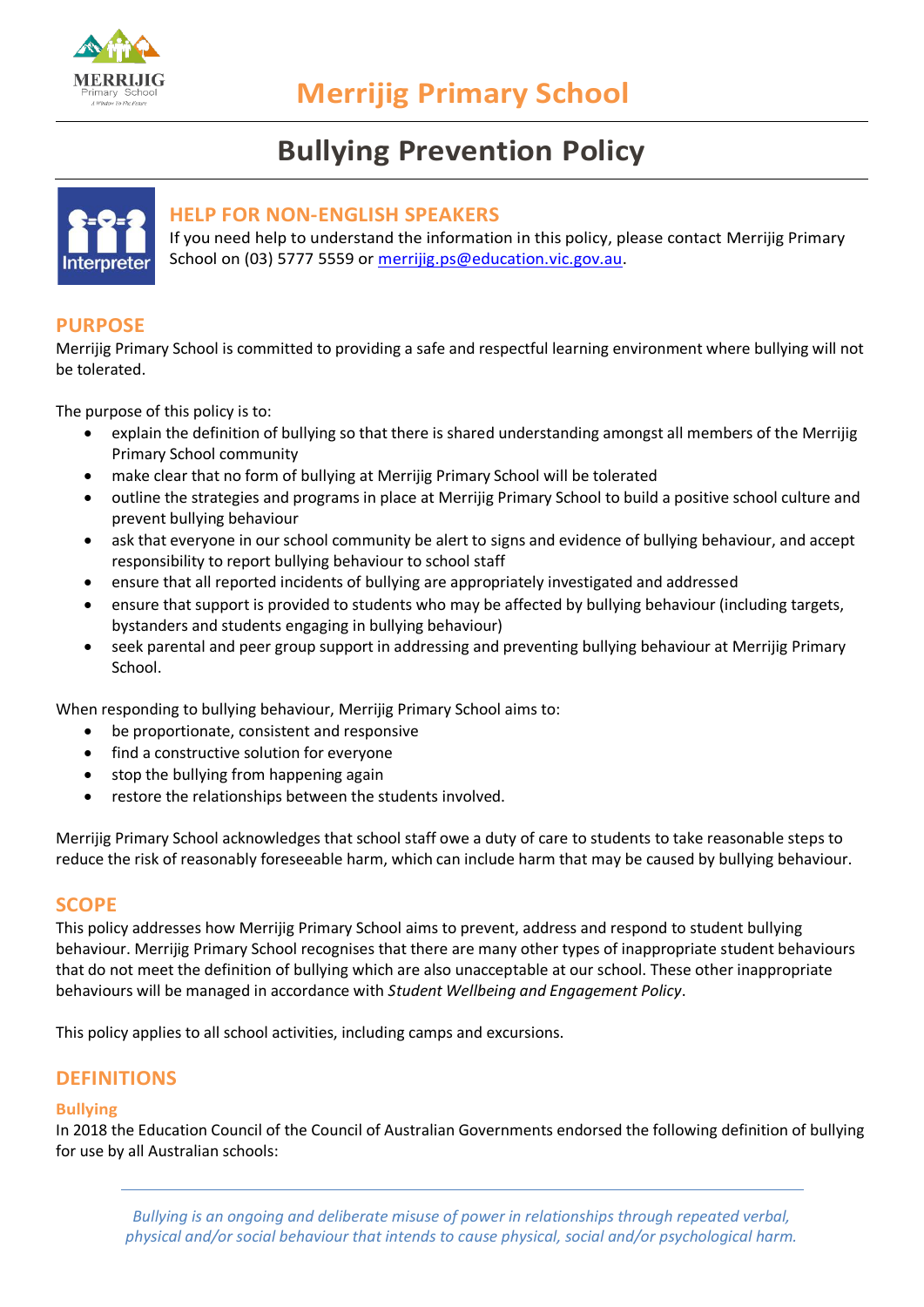*It can involve an individual or a group misusing their power, or perceived power, over one or more persons who feel unable to stop it from happening.*

*Bullying can happen in person or online, via various digital platforms and devices and it can be obvious (overt) or hidden (covert). Bullying behaviour is repeated, or has the potential to be repeated, over time (for example, through sharing of digital records)*

*Bullying of any form or for any reason can have immediate, medium and long-term effects on those involved, including bystanders. Single incidents and conflict or fights between equals, whether in person or online, are not defined as bullying.* 

Bullying has three main features:

- It involves a misuse of power in a relationship
- It is ongoing and repeated, and
- It involves behaviours that can cause harm.

Bullying can be:

- 1. *direct* physical bullying e.g. hitting, tripping, and pushing or damaging property.
- 2. *direct* verbal bullying e.g. name calling, insults, homophobic or racist remarks, verbal abuse.
- 3. *indirect* bullying e.g. spreading rumours, playing nasty jokes to embarrass and humiliate, mimicking, encouraging others to socially exclude a person and/or damaging a person's social reputation or social acceptance.

*Cyberbullying* is direct or indirect bullying behaviours using digital technology. For example via a mobile device, computers, chat rooms, email, social media, etc. It can be verbal, written and include images, video and/or audio.

#### **Other distressing and inappropriate behaviours**

Many distressing and inappropriate behaviours may not constitute bullying even though they are unpleasant. Students who are involved in or who witness any distressing and inappropriate behaviours should report their concerns to school staff and our school will follow the Student Wellbeing and Engagement Policy.

*Mutual conflict* involves an argument or disagreement between people with no imbalance of power. In incidents of mutual conflict, generally, both parties are upset and usually both want a resolution to the issue. Unresolved mutual conflict can develop into bullying if one of the parties targets the other repeatedly in retaliation. *Social rejection or dislike* is not bullying unless it involves deliberate and repeated attempts to cause distress, exclude or create dislike by others.

*Single-episode acts* of nastiness or physical aggression are not the same as bullying. However, single episodes of nastiness or physical aggression are not acceptable behaviours at our school and may have serious consequences for students engaging in this behaviour. Merrijig Primary School will use its Student Wellbeing and Engagement Policy to guide a response to single episodes of nastiness or physical aggression.

*Harassment* is language or actions that are demeaning, offensive or intimidating to a person. It can take many forms, including sexual harassment and disability harassment. Harassment of any kind will not be tolerated at Merrijig Primary School and may have serious consequences for students engaging in this behaviour. Merrijig Primary School will use its Student Wellbeing and Engagement Policy to guide a response to students demonstrating harassing behaviour, unless the behaviour also constitutes bullying, in which case the behaviour will be managed in accordance with this Bullying Prevention Policy.

## **POLICY**

Merrijig Primary School has a number of programs and strategies in place to build a positive and inclusive school culture. We strive to foster a school culture that prevents bullying behaviour by modelling and encouraging behaviour that demonstrates acceptance, kindness and respect.

Bullying prevention at Merrijig Primary School is proactive and is supported by research that indicates that a whole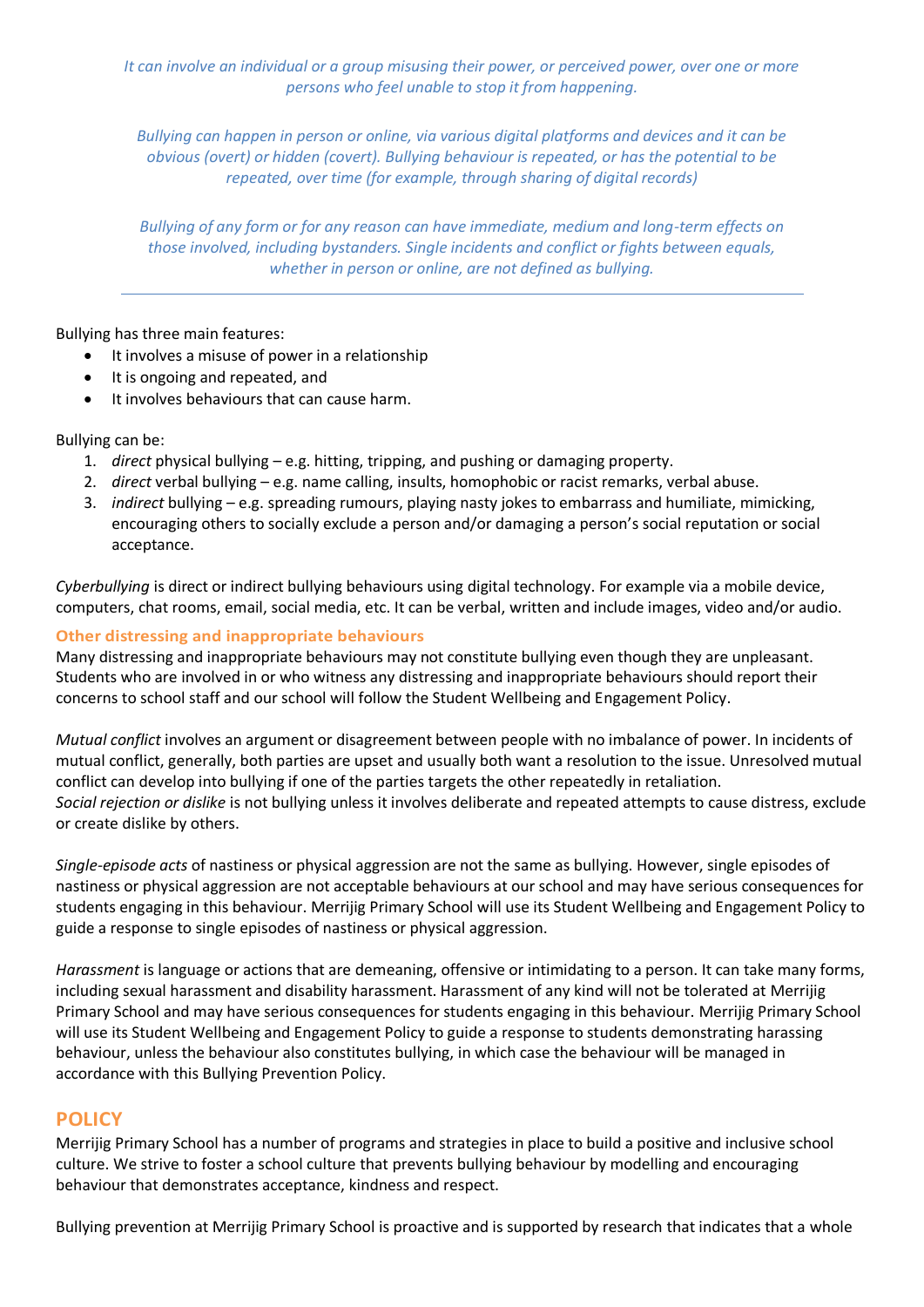school, multifaceted approach is the most effect way to prevent and address bullying. At our school:

- We have a positive school environment that provides safety, security and support for students and promotes positive relationships and wellbeing.
- We strive to build strong partnerships between the school, families and the broader community that means all members work together to ensure the safety of students.
- Teachers are encouraged to incorporate classroom management strategies that discourage bullying and promote positive behaviour.
- A range of year level incursions and programs are planned for each year to raise awareness about bullying and its impacts.
- In the classroom, our social and emotional learning curriculum teaches students what constitutes bullying and how to respond to bullying behaviour assertively. This promotes resilience, assertiveness, conflict resolution and problem solving.
- We seek to empower students to be confident communicators and to resolve conflict in a non-aggressive and constructive way.
- Students are encouraged to look out for each other and to talk to teachers and older peers about any bullying they have experienced or witnessed.
- We participate in the National Day of Action against Bullying and Violence.

For further information about our engagement and wellbeing initiatives, please see our Student Wellbeing and Engagement policy/Student Engagement Policy.

#### **Incident response**

#### **Reporting concerns to Merrijig Primary School**

Bullying complaints will be taken seriously and responded to sensitively at our school.

Students who may be experiencing bullying behaviour, or students who have witnessed bullying behaviour, are encouraged to report their concerns to school staff as soon as possible.

Our ability to effectively reduce and eliminate bullying behaviour is greatly affected by students and/or parents and carers reporting concerning behaviour as soon as possible, so that the responses implemented by Merrijig Primary School are timely and appropriate in the circumstances.

We encourage students to speak to their teacher. However, students are welcome to discuss their concerns with any trusted member of staff including teachers, wellbeing officer, school chaplain or school nurse.

Parents or carers who develop concerns that their child is involved in, or has witnessed bullying behaviour at Merrijig Primary School should contact the Principal or member of the teaching staff

## **Investigations**

When notified of alleged bullying behaviour, school staff are required to:

- 1. record the details of the allegations in UEduateUs; and
- 2. inform the Principal.

The Principal or Wellbeing Officer is responsible for investigating allegations of bullying in a timely and sensitive manner. To appropriately investigate an allegation of bullying, the Principal or Wellbeing Officer may:

- speak to the those involved in the allegations, including the target/s, the students allegedly engaging in bullying behaviour/s and any witnesses to the incidents
- speak to the parents of the students involved
- speak to the teachers of the students involved
- take detailed notes of all discussions for future reference
- obtain written statements from all or any of the above.

All communications with the Principal or Wellbeing Officer in the course of investigating an allegation of bullying will be managed sensitively. Investigations will be completed as quickly as possible to allow for the behaviours to be addressed in a timely manner.

The objective of completing a thorough investigation into the circumstances of alleged bullying behaviour is to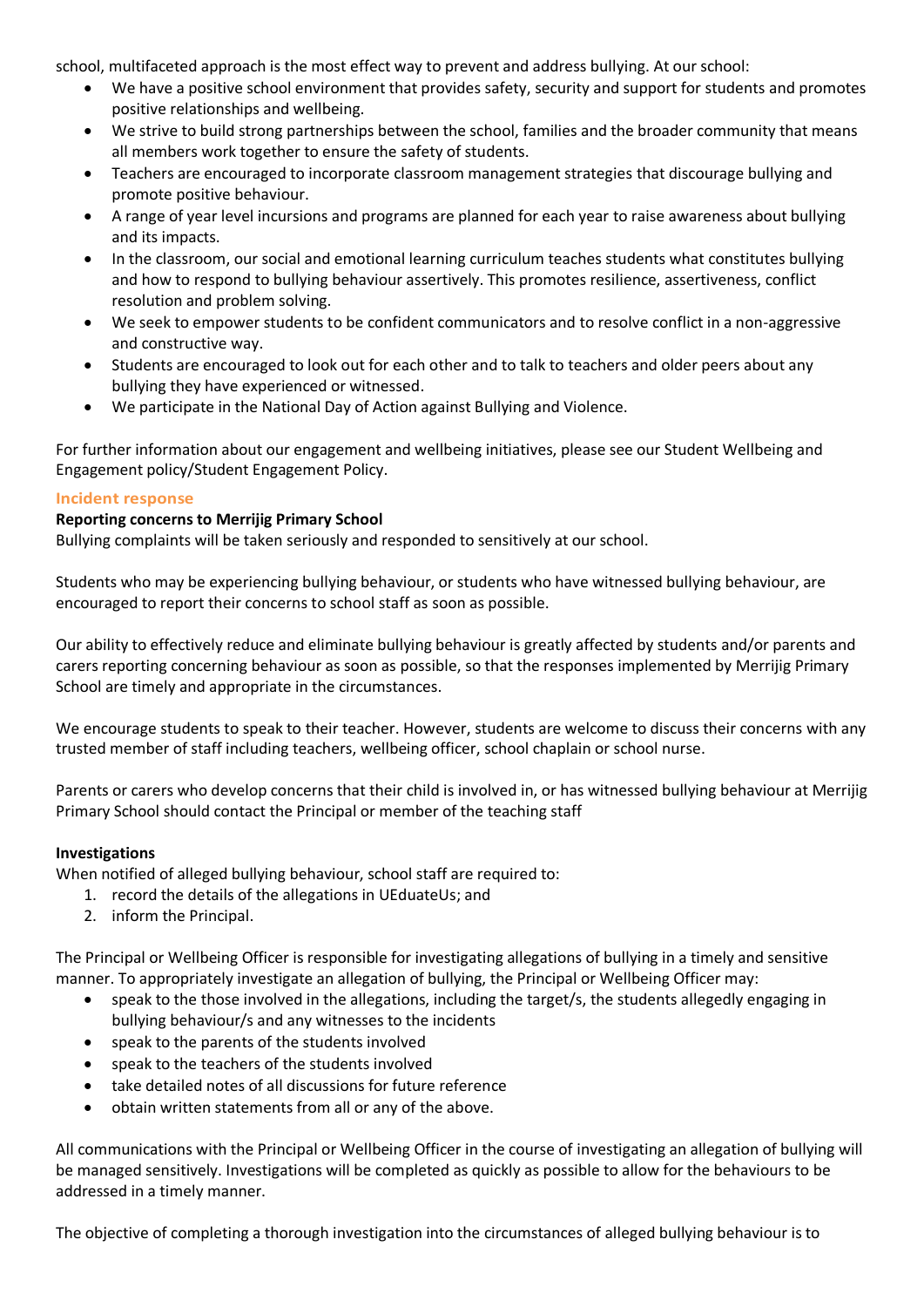determine the nature of the conduct and the students involved. A thorough understanding of the alleged bullying will inform staff about how to most effectively implement an appropriate response to that behaviour.

Serious bullying, including serious cyberbullying, is a criminal offence and may be referred to Victoria Police. For more information, see: [Brodie's Law.](http://www.education.vic.gov.au/about/programs/bullystoppers/Pages/advicesheetbrodieslaw.aspx)

When Principal or Wellbeing Officer has sufficient information to understand the circumstances of the alleged bullying and the students involved, a number of strategies may be implemented to address the behaviour and support affected students in consultation with i.e. Student Wellbeing Team, teachers, SSS, Principal, Department of Education and Training specialist staff etc.

There are a number of factors that will be considered when determining the most appropriate response to the behaviour. When making a decision about how to respond to bullying behaviour, Elizabeth Street Primary School will consider:

- the age and maturity of the students involved
- the severity and frequency of the bullying, and the impact it has had on the victim student
- whether the perpetrator student or students have displayed similar behaviour before
- whether the bullying took place in a group or one-to-one context
- whether the perpetrator demonstrates insight or remorse for their behaviour
- the alleged motive of the behaviour, including any element of provocation.

The Principal or Wellbeing Officer may implement all, or some of the following responses to bullying behaviours:

- Offer counselling support to the victim student or students, including referral to the Student Wellbeing Team, SSS, external provider.
- Offer counselling support to the perpetrator student or students, including referral to the Student Wellbeing Team, SSS, external provider.
- Offer counselling support to affected students, including witnesses and/or friends of the victim student, including referral to the Student Wellbeing Team, SSS, external provider
- Facilitate a restorative practice meeting with all or some of the students involved. The objective of restorative practice is to repair relationships that have been damaged by bringing about a sense of remorse and restorative action on the part of the person who has bullied someone and forgiveness by the person who has been bullied.
- Facilitate a mediation between some or all of the students involved to help to encourage students to take responsibility for their behaviour and explore underlying reasons for conflict or grievance. Mediation is only suitable if all students are involved voluntarily and demonstrate a willingness to engage in the mediation process.
- Facilitate a process using the Support Group Method, involving the victim student(s), the perpetrator students and a group of students who are likely to be supportive of the victim(s).
- Implement a Method of Shared Concern process with all students involved in the bullying.
- Implement disciplinary consequences for the perpetrator students, which may include removal of privileges, detention, suspension and/or expulsion consistent with our Student Wellbeing and Engagement policy, the Ministerial Order on Suspensions and Expulsions and any other relevant Department policy.
- Facilitate a Student Support Group meeting and/or Behaviour Support Plan for affected students.
- Prepare a Student Safety Plan or Individual Management Plan restricting contact between victim and perpetrator students.
- Provide discussion and/or mentoring for different social and emotional learning competencies of the students involved, including consultation with the Wellbeing Officer.
- Monitor the behaviour of the students involved for an appropriate time and take follow up action if necessary.
- Implement year group targeted strategies to reinforce positive behaviours
- Principal or Wellbeing Officer is responsible for maintaining up to date records of the investigation of and responses to bullying behaviour.

Merrijig Primary School understands the importance of monitoring and following up on the progress of students who have been involved in or affected by bullying behaviour. Where appropriate, school staff will also endeavour to provide parents and carers with updates on the management of bullying incidents.